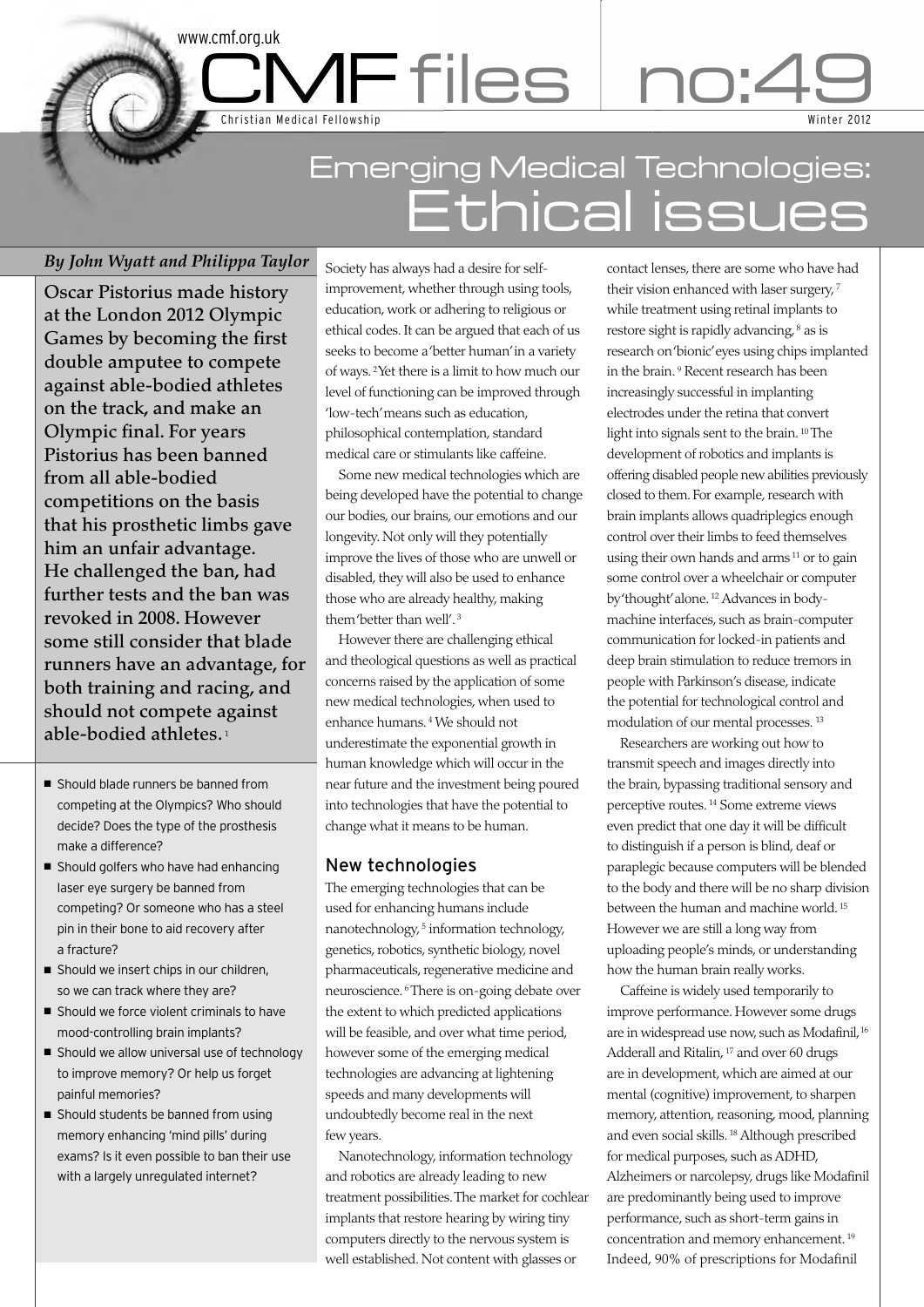### CMF file number 49 Emerging Medical Technologies: Ethical Issues

in the US are for off-label uses. <sup>20</sup>

Using genetic technology, scientists can introduce, enhance, delete or manipulate specific biological characteristics. For example, researchers have developed genetic therapies on mice <sup>21</sup> that could boost muscle strength and performance for those with muscular dystrophy, as well as fit, healthy people, including athletes, <sup>22</sup> while germline engineering can be co-opted to modulate the genetic make-up of unborn children. Synthetic biology <sup>23</sup> offers many possibilities with the potential design and manufacture of new life or synthetic forms of existing organisms. <sup>24</sup> An artificial self-replicating ribosome has already been engineered, as has a synthetic copy of a bacterial genome.

As scientists learn to understand and control the biological process of aging, there has been speculation about the ability to slow biological deterioration and, controversially, radically extend human life expectancy.

# The development of technological mastery

Prolongation of life, the pursuit of excellence and self-improvement for ourselves, our children and our society are good desires. Humans have always striven to tame or even transcend nature through technology, which has resulted in great improvements for humanity.

Whilst this desire for self-improvement has been a welcome part of human history, the ideal of human *perfectability*, of eliminating suffering and of maximising human choice has been shaped by the rise of the science of the 17th century. <sup>25</sup> Descartes foresaw humans becoming masters and owners of nature, believing that a time would come when science and medicine would allow men to become wiser and more capable than ever before, spared from many diseases of body and mind and '*perhaps also even from the debility of age*'. <sup>26</sup> He believed medicine might improve human bodies and minds beyond what nature has granted.

Theologian, Dr Robert Song suggests that present-day desires for ourselves and our children have been deeply influenced by the 'Baconian project' of relieving the human condition through control of nature. This 'project' can be traced back to Bacon's emphasis on the social use of scientific knowledge, to the radical utilitarianism of the 18th century and to the emphasis on fulfillment and individual autonomy of the early 19th century. <sup>27</sup>

The Canadian philosopher George Grant argued that modern civilisation was distinguished from all previous civilisations because our activities of knowing and making had been brought together in a way which did not allow the once-clear distinguishing of them. Technology brought with it new ways of knowing, and the co-penetration of knowing and making in modern technological societies was orientated towards the mastery of nature.

The new technologies seem to offer fulfillment of the ancient dream that humans will ultimately achieve mastery and control over all nature, including over their own humanity. '*Science promises to succeed where religion and politics have failed - to heal the sick, end hunger and poverty, make the weak strong, and maybe even grant us "immortal life*".' <sup>28</sup>

Advocates of unhindered access to new technologies generally support the right of individual autonomy. Many would argue beyond this, that we also have the right – or even duty – to choose to benefit future generations by changing the human germline. <sup>29</sup> James Watson similarly advocates fundamental hereditary changes to humans: '*No one really has the guts to say it, but if we could make better humans by knowing how to add genes, why shouldn't we?*' <sup>30</sup>

### New challenges

If emerging medical technologies with their enormous potential for therapeutic benefit are to be used wisely we need to pay attention both to the ends (ie goals) being pursued (for individuals and for society) and the means of obtaining those ends. The remainder of this paper will look at a number of issues and concerns which are raised by the introduction of new technologies which can be used to enhance humans. <sup>31</sup>

## Safety concerns

All biomedical technologies carry the risk of permanent harm. Drugs and brain machine interfaces which alter cognitive function, may have unintended side effects, especially when used by children and adolescents with developing brains and nervous systems. <sup>32</sup> The complexity and delicate fragility of the brain and nervous system requires that pharmacological and surgical interventions are undertaken with particular caution and care. There is a particular risk of unexpected adverse consequences when genetic and germline modification is proposed.

It is frequently argued that adults have the right to choose risky procedures on their own bodies if the perceived benefits outweigh the risks. The popularity of invasive cosmetic surgery illustrates this trade-off well. For some bioethicists, autonomous choice is the predominant ethical issue, rendering other concerns irrelevant. The bioethicist, Julian Savulescu argues that: '*To prevent (people) making decisions is to judge that they are unable to make a decision about what is best for their own lives*.' <sup>33</sup>

The liberal emphasis on individual autonomy supports the idea that 'I', the internal choosing self, has the right to determine what happens to my body, including its manipulation and enhancement. But this is a markedly dualistic way of thinking. The self is seen as different from and acting upon its body. But what is this 'I', the internal choosing self? Modern naturalistic neuroscience suggests that in reality there is no 'I'. The choosing self is simply an illusion created by the working of my brain. My choices are simply the outworkings of my neuronal machinery. There is nothing but 'brain stuff'. And if my choices are determined by my brain then they can be manipulated and directed by technology.

## Justice concerns

The emergence of an enhanced 'elite' on top of an already unequal society is a worrying possibility. Several writers have warned of a 'technological divide', or widening gap, between the impoverished developing world and the 'wealthy fortresses' of North America and Europe. <sup>34</sup> Within countries, unequal access to genetic, cybernetic or cognitive enhancement could reinforce, perhaps exacerbate, existing social inequalities and exploitation, leading to worsening of the situation for those already vulnerable such as the economically disadvantaged, those who are deemed incompetent, disabled people and developing and embryonic humans.

Since there is already so much inequality in the world it seems difficult to justify making the situation more extreme. However often, over time, new technologies and therapies bring benefits to disadvantaged groups, as mass production improves availability and reduces cost.

Bioethicist and author, Professor John Harris, defends the use of enhancements as absolutes that are intrinsically good, despite the possibility that they confer advantages on some but not others. <sup>35</sup> However the world does not contain unlimited resources and so wise stewardship of limited resources is an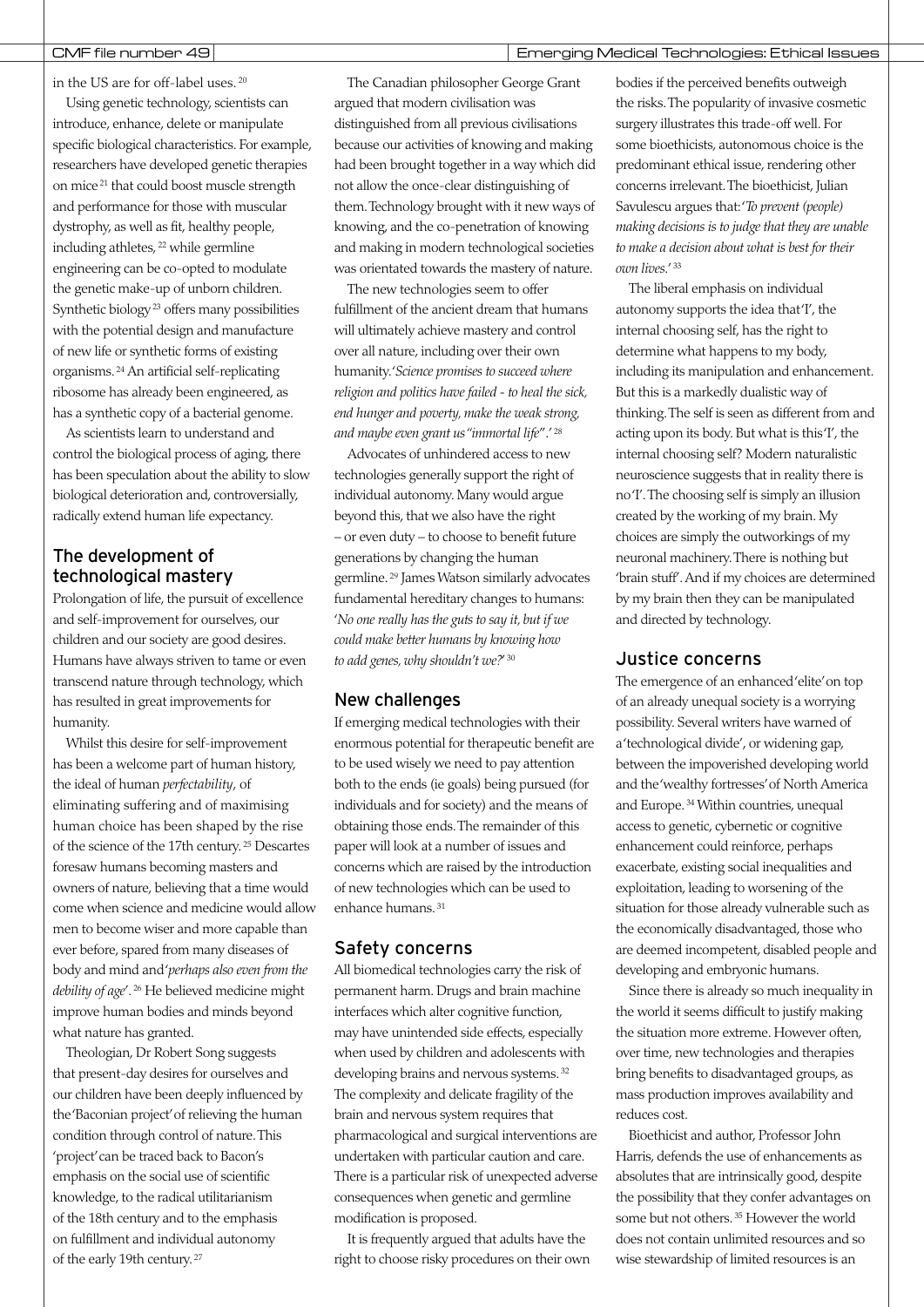important ethical concern. Will the new technologies promote the foundational human values of justice, community, sharing, solidarity and interconnectedness which are surely of central importance to a humane society?

# Pressures of social compliance

Once technologies are adopted they can give rise to social pressures to conform to new standards or 'norms'. This can be seen in the increasing use of pharmacological products by students, academics, and athletes to enhance performance, or even simply to 'remain in the game'. If increasing numbers use enhancement 'aids', those who do not take them will be disadvantaged. Of course it can be argued that traditional education also creates social pressures to conform.

# Making humans better or making better humans

Dividing technologies into those which are enhancing versus those which are restorative is a traditional distinction. However this distinction is not always clear as many therapies whose primary purpose is curing diseases, also have a secondary potential of improving performance beyond the normal range. There are also ambiguities in the concept of 'enhancement' <sup>36</sup> and difficulties in defining 'normality' and 'health'.

Nevertheless, the distinction is useful and widely recognised. It is possible to state as a basic principle that medicine and biotechnology together have, in the past, addressed themselves to eliminating pathology, not enhancing normality. Even now, in cases where the line between the two is murky, regulatory agencies are generally able to make the distinction in practice. <sup>37</sup> The goal of traditional medicine has always been seen as restorative so the medical use of technology for human enhancement could be seen as fundamentally changing the nature, purpose and role of the medical profession.

# Living meaningful lives

There is great interest from the sporting community for some of the new medical technologies, but will some technological enhancements render personal effort and achievements meaningless? Although humans want to be happy, reliance should not be on pharmaceuticals that give happy feelings without the relationships, longings and personal achievements that are essential for true human flourishing. <sup>38</sup>

Suffering is more than just an immediate experience of physical pain. The experience of physical, psychological and emotional pain, deep longing and anxiety can aid our understanding of what and who we are as humans. One cannot gain courage without risk, deep compassion without personal experience of pain, or real gain without some sort of sacrifice, discipline or even failure. <sup>39</sup> A concern with the goal of enhancement is that such qualities are not only ignored but are potentially lost.

# Biblical perspectives

From the earliest times human beings have always developed and used technology. In the biblical creation narrative found in Genesis 1, human beings are instructed by God, '*Be fruitful and increase in number; fill the earth and subdue it*'. <sup>40</sup> So the wise use of technology is to be supported and encouraged by Christians. In the early chapters of Genesis there are two contrasting examples of major technological enterprises. Noah builds an ark in obedience to God's instructions, and this technology becomes a means of saving both human and animal lives. <sup>41</sup> But in Genesis 11, we see a darker side to technology: '*Come let us build ourselves a city and a tower with its top in the heavens, and let us make a name for ourselves, lest we be dispersed over the face of the whole earth*.' <sup>42</sup>

The builders are driven by a two-fold desire: to 'make a name for ourselves' and to avoid being'scattered over the face of the whole earth'. 43Vinoth Ramachandra suggests that Babel is the marriage of three human dreams: the technological (to build a city that would be the envy of gods and nations), the religious (to divinise humankind by reaching up into the heavens) and the political (to build a totalitarian society based on technology). <sup>44</sup> Babel symbolises the use of human artifacts and technology, to celebrate human autonomy. The words 'Come, let us build…' in Genesis 11:4 echo the very words of God in making human beings: 'let us make man in our image…' in Genesis 1:26.

Babel symbolises the myth of technology that recognises no limits to human technical possibilities - technology that is used to seize God's rightful place as creator, and to overturn creation order. It is a story of human collective action, a unity that ends in confusion and dispersion. But the confusion created by God is both an act of judgment and an act of mercy. The unfinished tower stands as a monument to the folly of human arrogance, and a sign of the mercy of a God who intervenes to prevent

a technological dream (or nightmare) coming to fruition.

So Christian assessments of modern technology cannot be naïve. Technology can be used for good or evil and the underlying human motivation is of central importance.

Ultimately, the question of the nature of the human being is at the heart of concerns about the use of emerging technologies for enhancement purposes. This is the issue where there is perhaps the greatest divide, between the philosophies that drive technology as an enhancement tool, and the Christian view of technology and its use.

Christians believe that we have an ethical requirement to reach out and heal the sick and to embrace technology as aids to prevent or correct illness and restore health and fitness. Jesus himself healed *but* he only restored that lost by illness or the effects of sin. He did not make people more intelligent and stronger than they originally were, nor re-design them and encourage them to pursue life-extension. In the resurrection of Jesus as a recognisable physical human being, theologians have seen God's final vote of confidence in humanity's original design. <sup>45</sup>

Transhumanism<sup>46</sup> is arguably the primary philosophy driving new technologies as enhancement tools. <sup>47</sup> It assumes inevitable progress through technology, as well as radical autonomy and the right of individuals to engineer and re-design their own humanity and destiny. In this respect, transhumanists encapsulate the outworkings of the Baconian project, noted above. Transhumanists reject any intrinsic value of the human form, advocating that humans should be free to change themselves however they desire. They argue that modification of one's genetic make-up, neurological composition, prosthetic augmentation and other cybernetic modifications should be encouraged, limited only by technology and one's own discretion. '"*Human" – the very word is synonymous with suffering and failure…humanity is a disease state from which to be cured*!' <sup>48</sup>

Whilst as Christians we can enjoy many benefits from new technologies, this must be within the context of understanding that our worth and value, our human dignity, stems from our creation in the image of God.The Christian understanding is of dependency upon God, and the recognition of the absolute, equal value, and intrinsic dignity that being made in God's image confers upon every human being.

Since human dignity and special worth